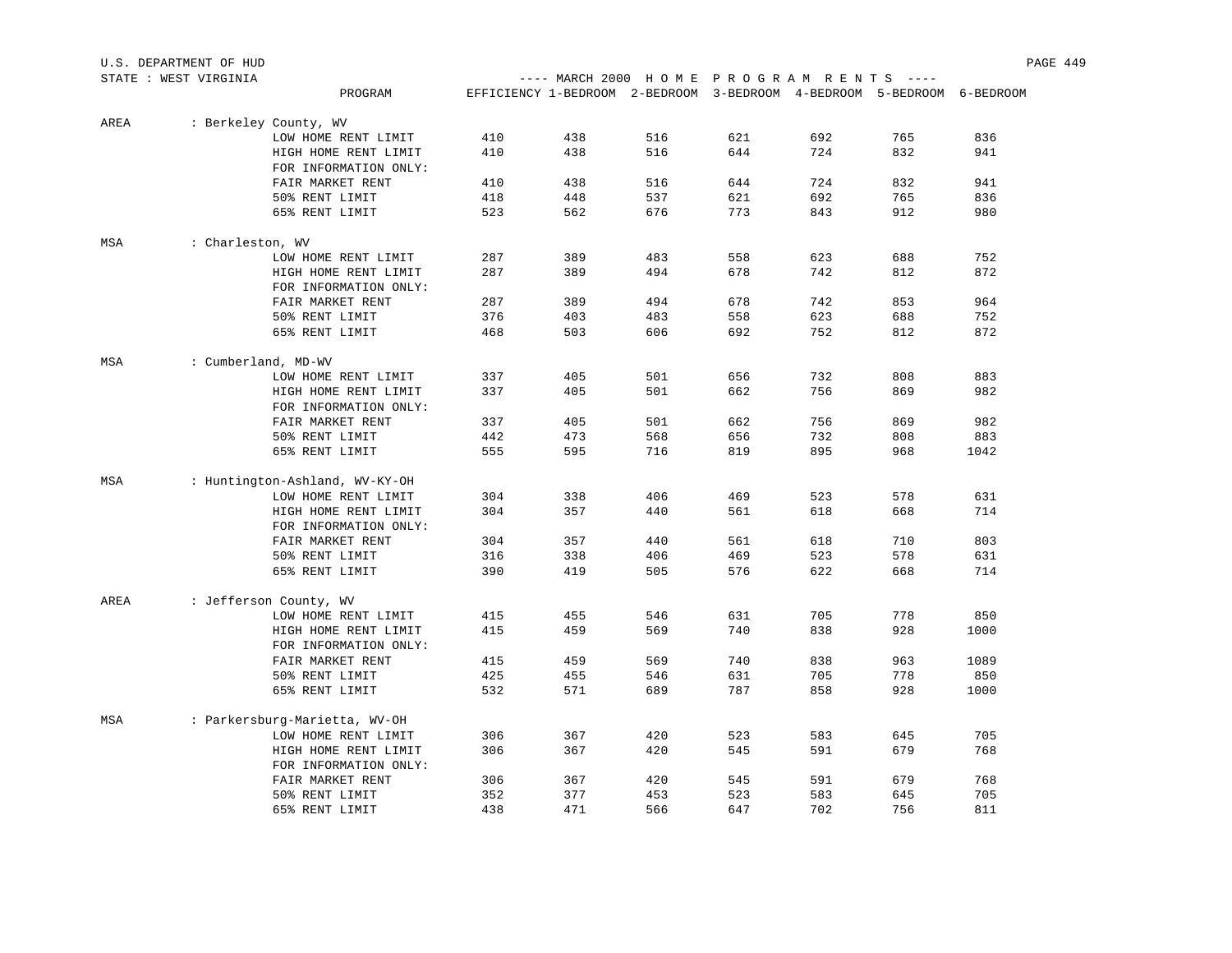| U.S. DEPARTMENT OF HUD | PAGE | 450 |
|------------------------|------|-----|
|                        |      |     |

| MSA    |                      | : Steubenville-Weirton, OH-WV |     |     |     |     |     |     |     |
|--------|----------------------|-------------------------------|-----|-----|-----|-----|-----|-----|-----|
|        |                      | LOW HOME RENT LIMIT           | 288 | 339 | 425 | 542 | 605 | 695 | 786 |
|        |                      | HIGH HOME RENT LIMIT          | 288 | 339 | 425 | 542 | 605 | 695 | 786 |
|        |                      | FOR INFORMATION ONLY:         |     |     |     |     |     |     |     |
|        |                      | FAIR MARKET RENT              | 288 | 339 | 425 | 542 | 605 | 695 | 786 |
|        |                      | 50% RENT LIMIT                | 396 | 424 | 510 | 588 | 656 | 725 | 792 |
|        |                      | 65% RENT LIMIT                | 495 | 531 | 640 | 731 | 796 | 859 | 924 |
|        |                      |                               |     |     |     |     |     |     |     |
| MSA    |                      | : Wheeling, WV-OH             |     |     |     |     |     |     |     |
|        |                      | LOW HOME RENT LIMIT           | 314 | 344 | 417 | 482 | 537 | 593 | 649 |
|        |                      | HIGH HOME RENT LIMIT          | 314 | 344 | 425 | 542 | 605 | 689 | 737 |
|        |                      | FOR INFORMATION ONLY:         |     |     |     |     |     |     |     |
|        |                      | FAIR MARKET RENT              | 314 | 344 | 425 | 542 | 605 | 695 | 786 |
|        |                      | 50% RENT LIMIT                | 325 | 348 | 417 | 482 | 537 | 593 | 649 |
|        |                      | 65% RENT LIMIT                | 402 | 432 | 520 | 592 | 641 | 689 | 737 |
| COUNTY | $\ddot{\phantom{a}}$ | Barbour County                |     |     |     |     |     |     |     |
|        |                      | LOW HOME RENT LIMIT           | 255 | 286 | 343 | 397 | 443 | 489 | 535 |
|        |                      | HIGH HOME RENT LIMIT          | 255 | 324 | 362 | 466 | 518 | 554 | 590 |
|        |                      | FOR INFORMATION ONLY:         |     |     |     |     |     |     |     |
|        |                      | FAIR MARKET RENT              | 255 | 324 | 362 | 466 | 542 | 623 | 704 |
|        |                      | 50% RENT LIMIT                | 267 | 286 | 343 | 397 | 443 | 489 | 535 |
|        |                      | 65% RENT LIMIT                | 327 | 352 | 425 | 483 | 518 | 554 | 590 |
|        |                      |                               |     |     |     |     |     |     |     |
| COUNTY | $\ddot{\phantom{a}}$ | Boone County                  |     |     |     |     |     |     |     |
|        |                      | LOW HOME RENT LIMIT           | 255 | 286 | 343 | 397 | 443 | 489 | 535 |
|        |                      | HIGH HOME RENT LIMIT          | 255 | 311 | 362 | 466 | 518 | 554 | 590 |
|        |                      | FOR INFORMATION ONLY:         |     |     |     |     |     |     |     |
|        |                      | FAIR MARKET RENT              | 255 | 311 | 362 | 466 | 542 | 623 | 704 |
|        |                      | 50% RENT LIMIT                | 267 | 286 | 343 | 397 | 443 | 489 | 535 |
|        |                      | 65% RENT LIMIT                | 327 | 352 | 425 | 483 | 518 | 554 | 590 |
| COUNTY | $\ddot{\phantom{a}}$ | Braxton County                |     |     |     |     |     |     |     |
|        |                      | LOW HOME RENT LIMIT           | 255 | 286 | 343 | 397 | 443 | 489 | 535 |
|        |                      | HIGH HOME RENT LIMIT          | 255 | 311 | 362 | 466 | 518 | 554 | 590 |
|        |                      | FOR INFORMATION ONLY:         |     |     |     |     |     |     |     |
|        |                      | FAIR MARKET RENT              | 255 | 311 | 362 | 466 | 542 | 623 | 704 |
|        |                      | 50% RENT LIMIT                | 267 | 286 | 343 | 397 | 443 | 489 | 535 |
|        |                      | 65% RENT LIMIT                | 327 | 352 | 425 | 483 | 518 | 554 | 590 |
| COUNTY | $\ddot{\phantom{a}}$ | Calhoun County                |     |     |     |     |     |     |     |
|        |                      | LOW HOME RENT LIMIT           | 255 | 286 | 343 | 397 | 443 | 489 | 535 |
|        |                      | HIGH HOME RENT LIMIT          | 255 | 311 | 362 | 466 | 518 | 554 | 590 |
|        |                      | FOR INFORMATION ONLY:         |     |     |     |     |     |     |     |
|        |                      | FAIR MARKET RENT              | 255 | 311 | 362 | 466 | 542 | 623 | 704 |
|        |                      | 50% RENT LIMIT                | 267 | 286 | 343 | 397 | 443 | 489 | 535 |
|        |                      | 65% RENT LIMIT                | 327 | 352 | 425 | 483 | 518 | 554 | 590 |
|        |                      |                               |     |     |     |     |     |     |     |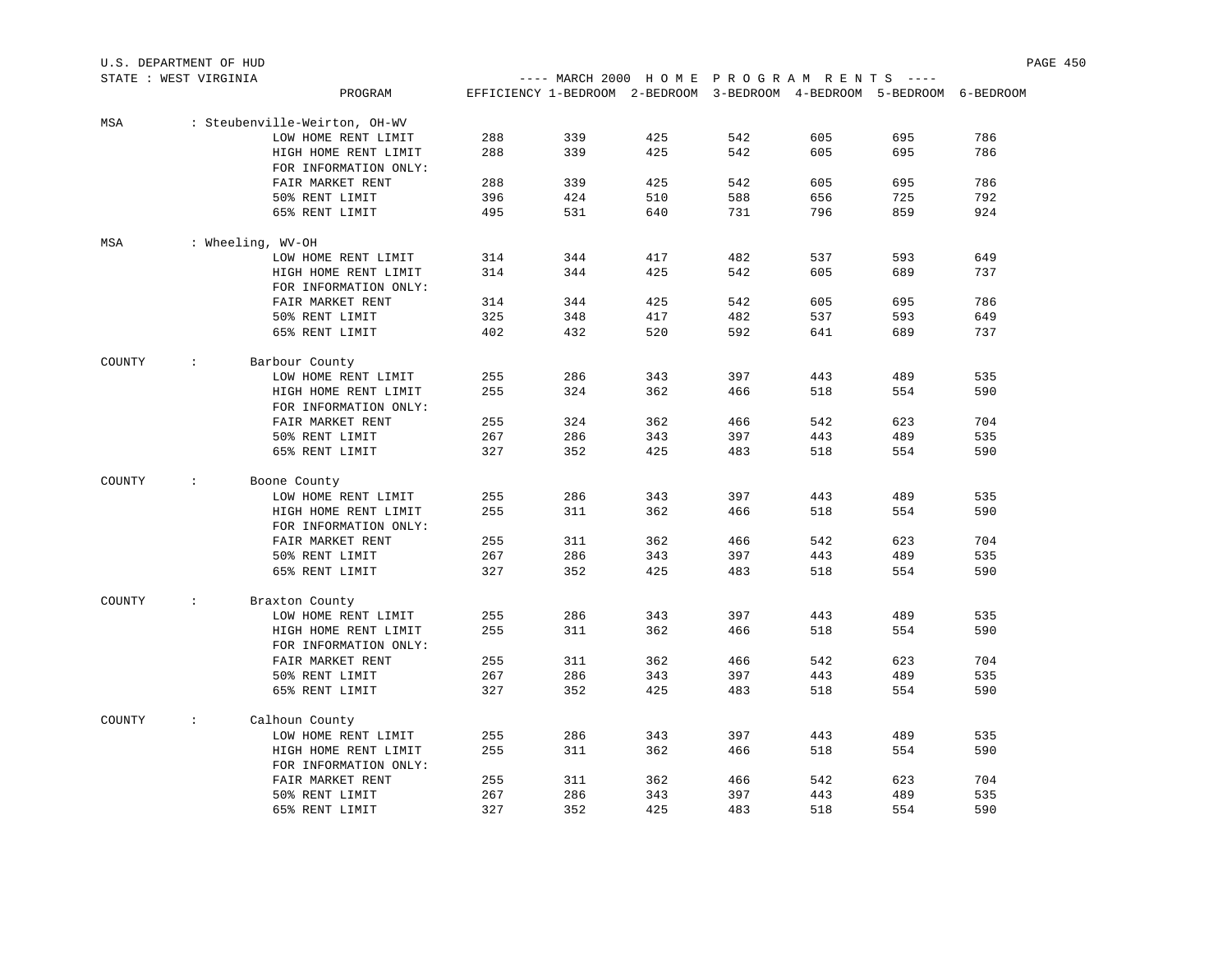| STATE : WEST VIRGINIA |                      |                                               |     |                                                                        |     | ---- MARCH 2000 HOME PROGRAM RENTS ---- |     |     |     |  |
|-----------------------|----------------------|-----------------------------------------------|-----|------------------------------------------------------------------------|-----|-----------------------------------------|-----|-----|-----|--|
|                       |                      | PROGRAM                                       |     | EFFICIENCY 1-BEDROOM 2-BEDROOM 3-BEDROOM 4-BEDROOM 5-BEDROOM 6-BEDROOM |     |                                         |     |     |     |  |
| COUNTY                | $\ddot{\phantom{0}}$ | Clay County                                   |     |                                                                        |     |                                         |     |     |     |  |
|                       |                      | LOW HOME RENT LIMIT                           | 255 | 286                                                                    | 343 | 397                                     | 443 | 489 | 535 |  |
|                       |                      | HIGH HOME RENT LIMIT                          | 255 | 311                                                                    | 362 | 466                                     | 518 | 554 | 590 |  |
|                       |                      | FOR INFORMATION ONLY:                         |     |                                                                        |     |                                         |     |     |     |  |
|                       |                      | FAIR MARKET RENT                              | 255 | 311                                                                    | 362 | 466                                     | 542 | 623 | 704 |  |
|                       |                      | 50% RENT LIMIT                                | 267 | 286                                                                    | 343 | 397                                     | 443 | 489 | 535 |  |
|                       |                      | 65% RENT LIMIT                                | 327 | 352                                                                    | 425 | 483                                     | 518 | 554 | 590 |  |
| COUNTY                | $\mathcal{L}$        | Doddridge County                              |     |                                                                        |     |                                         |     |     |     |  |
|                       |                      | LOW HOME RENT LIMIT                           | 264 | 286                                                                    | 343 | 397                                     | 443 | 489 | 535 |  |
|                       |                      | HIGH HOME RENT LIMIT                          | 264 | 311                                                                    | 362 | 466                                     | 518 | 554 | 590 |  |
|                       |                      | FOR INFORMATION ONLY:                         |     |                                                                        |     |                                         |     |     |     |  |
|                       |                      | FAIR MARKET RENT                              | 264 | 311                                                                    | 362 | 466                                     | 542 | 623 | 704 |  |
|                       |                      | 50% RENT LIMIT                                | 267 | 286                                                                    | 343 | 397                                     | 443 | 489 | 535 |  |
|                       |                      | 65% RENT LIMIT                                | 327 | 352                                                                    | 425 | 483                                     | 518 | 554 | 590 |  |
| COUNTY                | $\mathcal{L}$        | Fayette County                                |     |                                                                        |     |                                         |     |     |     |  |
|                       |                      | LOW HOME RENT LIMIT                           | 255 | 286                                                                    | 343 | 397                                     | 443 | 489 | 535 |  |
|                       |                      | HIGH HOME RENT LIMIT                          | 255 | 311                                                                    | 362 | 466                                     | 518 | 554 | 590 |  |
|                       |                      | FOR INFORMATION ONLY:                         |     |                                                                        |     |                                         |     |     |     |  |
|                       |                      | FAIR MARKET RENT                              | 255 | 311                                                                    | 362 | 466                                     | 542 | 623 | 704 |  |
|                       |                      | 50% RENT LIMIT                                | 267 | 286                                                                    | 343 | 397                                     | 443 | 489 | 535 |  |
|                       |                      | 65% RENT LIMIT                                | 327 | 352                                                                    | 425 | 483                                     | 518 | 554 | 590 |  |
| COUNTY                | $\mathcal{L}$        |                                               |     |                                                                        |     |                                         |     |     |     |  |
|                       |                      | Gilmer County<br>LOW HOME RENT LIMIT          | 267 | 286                                                                    | 343 | 397                                     | 443 | 489 | 535 |  |
|                       |                      | HIGH HOME RENT LIMIT                          | 280 | 311                                                                    | 362 | 466                                     | 518 | 554 | 590 |  |
|                       |                      |                                               |     |                                                                        |     |                                         |     |     |     |  |
|                       |                      | FOR INFORMATION ONLY:<br>FAIR MARKET RENT     | 280 | 311                                                                    | 362 | 466                                     | 542 | 623 | 704 |  |
|                       |                      | 50% RENT LIMIT                                | 267 | 286                                                                    | 343 | 397                                     | 443 | 489 | 535 |  |
|                       |                      |                                               |     |                                                                        |     |                                         |     |     |     |  |
|                       |                      | 65% RENT LIMIT                                | 327 | 352                                                                    | 425 | 483                                     | 518 | 554 | 590 |  |
| COUNTY                | $\sim$               | Grant County                                  |     |                                                                        |     |                                         |     |     |     |  |
|                       |                      | LOW HOME RENT LIMIT                           | 255 | 286                                                                    | 343 | 397                                     | 443 | 489 | 535 |  |
|                       |                      | HIGH HOME RENT LIMIT                          | 255 | 311                                                                    | 362 | 466                                     | 518 | 554 | 590 |  |
|                       |                      | FOR INFORMATION ONLY:                         |     |                                                                        |     |                                         |     |     |     |  |
|                       |                      | FAIR MARKET RENT                              | 255 | 311                                                                    | 362 | 466                                     | 542 | 623 | 704 |  |
|                       |                      | 50% RENT LIMIT                                | 267 | 286                                                                    | 343 | 397                                     | 443 | 489 | 535 |  |
|                       |                      | 65% RENT LIMIT                                | 327 | 352                                                                    | 425 | 483                                     | 518 | 554 | 590 |  |
| COUNTY                | $\mathcal{L}$        | Greenbrier County                             |     |                                                                        |     |                                         |     |     |     |  |
|                       |                      | LOW HOME RENT LIMIT                           | 255 | 316                                                                    | 375 | 438                                     | 488 | 539 | 589 |  |
|                       |                      | HIGH HOME RENT LIMIT<br>FOR INFORMATION ONLY: | 255 | 352                                                                    | 375 | 468                                     | 542 | 618 | 660 |  |
|                       |                      | FAIR MARKET RENT                              | 255 | 352                                                                    | 375 | 468                                     | 542 | 623 | 704 |  |
|                       |                      | 50% RENT LIMIT                                | 295 | 316                                                                    | 378 | 438                                     | 488 | 539 | 589 |  |
|                       |                      | 65% RENT LIMIT                                | 363 | 390                                                                    | 470 | 535                                     | 577 | 618 | 660 |  |
|                       |                      |                                               |     |                                                                        |     |                                         |     |     |     |  |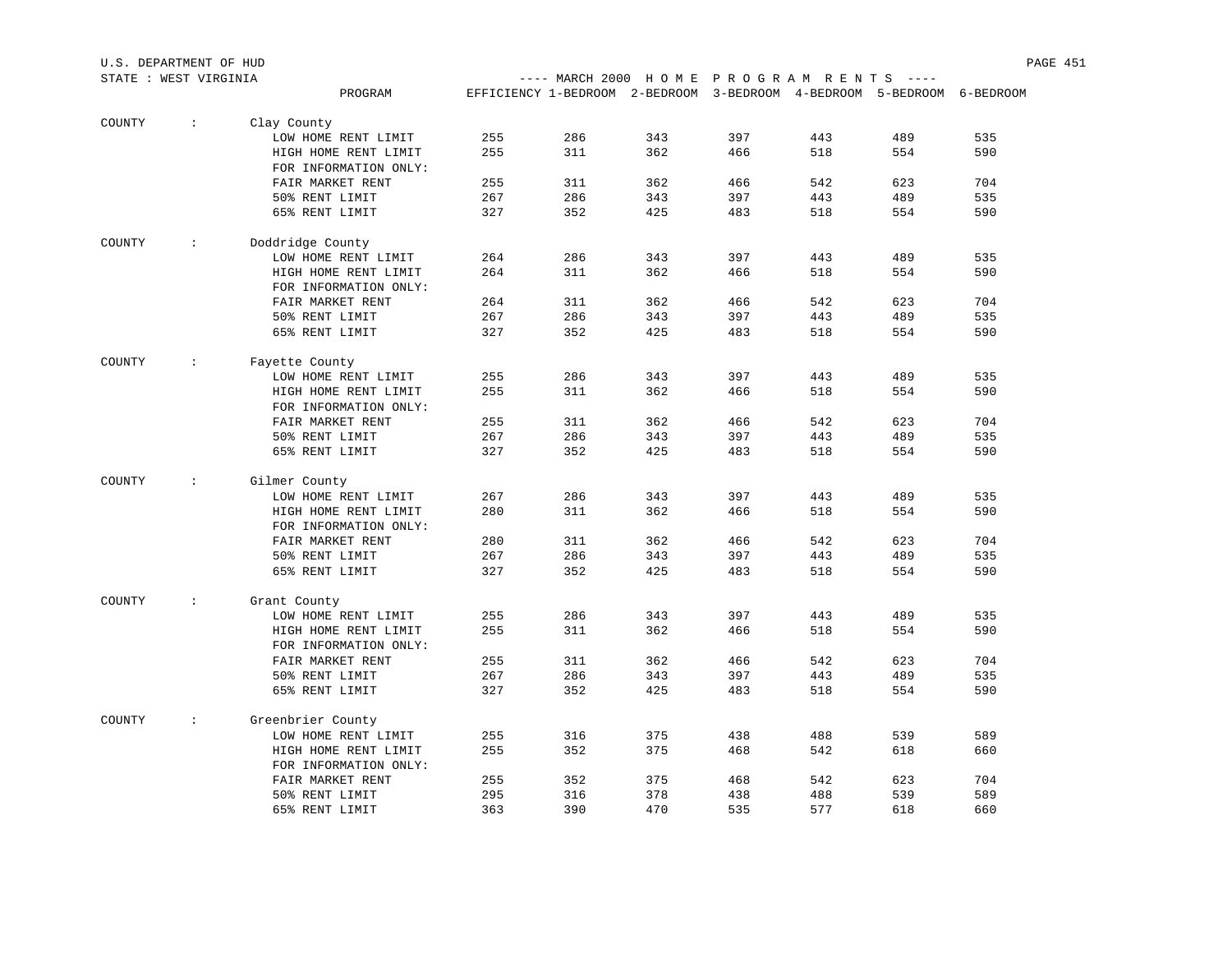| STATE : WEST VIRGINIA |                          |                       |     |                                                                        |     |     | ---- MARCH 2000 HOME PROGRAM RENTS ---- |     |     |  |  |
|-----------------------|--------------------------|-----------------------|-----|------------------------------------------------------------------------|-----|-----|-----------------------------------------|-----|-----|--|--|
|                       |                          | PROGRAM               |     | EFFICIENCY 1-BEDROOM 2-BEDROOM 3-BEDROOM 4-BEDROOM 5-BEDROOM 6-BEDROOM |     |     |                                         |     |     |  |  |
| COUNTY                | $\sim$ $\sim$            | Hampshire County      |     |                                                                        |     |     |                                         |     |     |  |  |
|                       |                          | LOW HOME RENT LIMIT   | 255 | 311                                                                    | 364 | 451 | 503                                     | 555 | 607 |  |  |
|                       |                          | HIGH HOME RENT LIMIT  | 255 | 311                                                                    | 364 | 479 | 542                                     | 623 | 683 |  |  |
|                       |                          | FOR INFORMATION ONLY: |     |                                                                        |     |     |                                         |     |     |  |  |
|                       |                          | FAIR MARKET RENT      | 255 | 311                                                                    | 364 | 479 | 542                                     | 623 | 704 |  |  |
|                       |                          | 50% RENT LIMIT        | 303 | 325                                                                    | 390 | 451 | 503                                     | 555 | 607 |  |  |
|                       |                          | 65% RENT LIMIT        | 375 | 403                                                                    | 485 | 552 | 596                                     | 639 | 683 |  |  |
| COUNTY                | <b>Contract Contract</b> | Hardy County          |     |                                                                        |     |     |                                         |     |     |  |  |
|                       |                          | LOW HOME RENT LIMIT   | 255 | 311                                                                    | 362 | 452 | 505                                     | 556 | 609 |  |  |
|                       |                          | HIGH HOME RENT LIMIT  | 255 | 311                                                                    | 362 | 466 | 542                                     | 623 | 685 |  |  |
|                       |                          | FOR INFORMATION ONLY: |     |                                                                        |     |     |                                         |     |     |  |  |
|                       |                          | FAIR MARKET RENT      | 255 | 311                                                                    | 362 | 466 | 542                                     | 623 | 704 |  |  |
|                       |                          | 50% RENT LIMIT        | 305 | 326                                                                    | 391 | 452 | 505                                     | 556 | 609 |  |  |
|                       |                          | 65% RENT LIMIT        | 376 | 404                                                                    | 486 | 554 | 598                                     | 641 | 685 |  |  |
| COUNTY                | $\sim$ 100 $\sim$        | Harrison County       |     |                                                                        |     |     |                                         |     |     |  |  |
|                       |                          | LOW HOME RENT LIMIT   | 280 | 344                                                                    | 398 | 476 | 532                                     | 586 | 642 |  |  |
|                       |                          | HIGH HOME RENT LIMIT  | 280 | 345                                                                    | 398 | 496 | 596                                     | 681 | 728 |  |  |
|                       |                          | FOR INFORMATION ONLY: |     |                                                                        |     |     |                                         |     |     |  |  |
|                       |                          | FAIR MARKET RENT      | 280 | 345                                                                    | 398 | 496 | 596                                     | 685 | 774 |  |  |
|                       |                          | 50% RENT LIMIT        | 321 | 344                                                                    | 412 | 476 | 532                                     | 586 | 642 |  |  |
|                       |                          | 65% RENT LIMIT        | 397 | 427                                                                    | 514 | 586 | 633                                     | 681 | 728 |  |  |
| COUNTY                | $\sim 100$               | Jackson County        |     |                                                                        |     |     |                                         |     |     |  |  |
|                       |                          | LOW HOME RENT LIMIT   | 255 | 305                                                                    | 362 | 423 | 472                                     | 521 | 570 |  |  |
|                       |                          | HIGH HOME RENT LIMIT  | 255 | 319                                                                    | 362 | 495 | 542                                     | 595 | 636 |  |  |
|                       |                          | FOR INFORMATION ONLY: |     |                                                                        |     |     |                                         |     |     |  |  |
|                       |                          | FAIR MARKET RENT      | 255 | 319                                                                    | 362 | 495 | 542                                     | 623 | 704 |  |  |
|                       |                          | 50% RENT LIMIT        | 285 | 305                                                                    | 366 | 423 | 472                                     | 521 | 570 |  |  |
|                       |                          | 65% RENT LIMIT        | 351 | 377                                                                    | 454 | 517 | 557                                     | 595 | 636 |  |  |
| COUNTY                | $\sim$ 100 $\sim$        | Lewis County          |     |                                                                        |     |     |                                         |     |     |  |  |
|                       |                          | LOW HOME RENT LIMIT   | 255 | 286                                                                    | 343 | 397 | 443                                     | 489 | 535 |  |  |
|                       |                          | HIGH HOME RENT LIMIT  | 255 | 341                                                                    | 362 | 466 | 518                                     | 554 | 590 |  |  |
|                       |                          | FOR INFORMATION ONLY: |     |                                                                        |     |     |                                         |     |     |  |  |
|                       |                          | FAIR MARKET RENT      | 255 | 341                                                                    | 362 | 466 | 542                                     | 623 | 704 |  |  |
|                       |                          | 50% RENT LIMIT        | 267 | 286                                                                    | 343 | 397 | 443                                     | 489 | 535 |  |  |
|                       |                          | 65% RENT LIMIT        | 327 | 352                                                                    | 425 | 483 | 518                                     | 554 | 590 |  |  |
| COUNTY                | $\sim$ 100 $\pm$         | Lincoln County        |     |                                                                        |     |     |                                         |     |     |  |  |
|                       |                          | LOW HOME RENT LIMIT   | 255 | 286                                                                    | 343 | 397 | 443                                     | 489 | 535 |  |  |
|                       |                          | HIGH HOME RENT LIMIT  | 255 | 311                                                                    | 362 | 466 | 518                                     | 554 | 590 |  |  |
|                       |                          | FOR INFORMATION ONLY: |     |                                                                        |     |     |                                         |     |     |  |  |
|                       |                          | FAIR MARKET RENT      | 255 | 311                                                                    | 362 | 466 | 542                                     | 623 | 704 |  |  |
|                       |                          | 50% RENT LIMIT        | 267 | 286                                                                    | 343 | 397 | 443                                     | 489 | 535 |  |  |
|                       |                          | 65% RENT LIMIT        | 327 | 352                                                                    | 425 | 483 | 518                                     | 554 | 590 |  |  |

U.S. DEPARTMENT OF HUD PAGE 452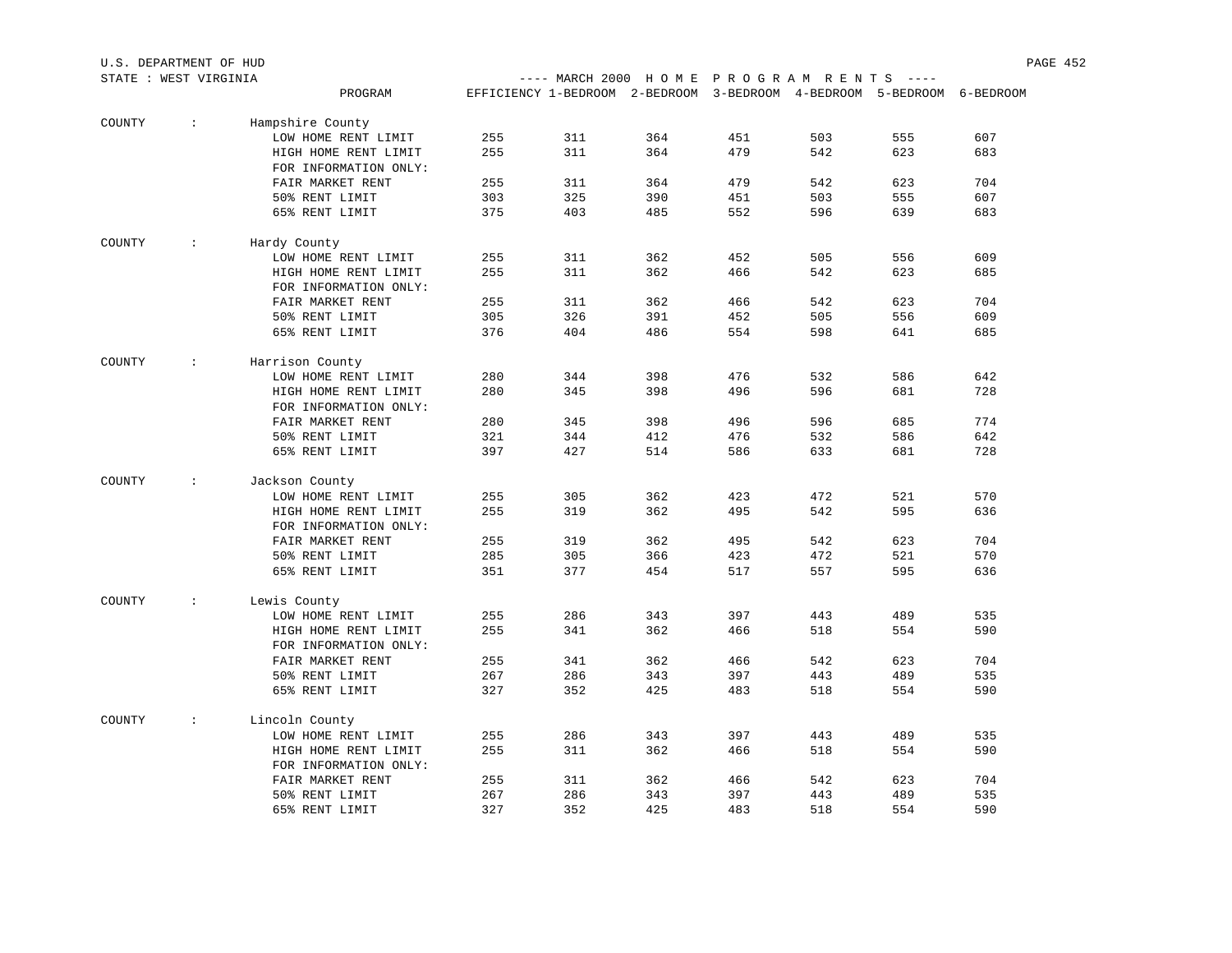| STATE : WEST VIRGINIA |                         |                       |     |     |                                                                        |     | ---- MARCH 2000 HOME PROGRAM RENTS ---- |     |     |  |  |
|-----------------------|-------------------------|-----------------------|-----|-----|------------------------------------------------------------------------|-----|-----------------------------------------|-----|-----|--|--|
|                       |                         | PROGRAM               |     |     | EFFICIENCY 1-BEDROOM 2-BEDROOM 3-BEDROOM 4-BEDROOM 5-BEDROOM 6-BEDROOM |     |                                         |     |     |  |  |
| COUNTY                | $\sim$                  | Logan County          |     |     |                                                                        |     |                                         |     |     |  |  |
|                       |                         | LOW HOME RENT LIMIT   | 261 | 286 | 343                                                                    | 397 | 443                                     | 489 | 535 |  |  |
|                       |                         | HIGH HOME RENT LIMIT  | 261 | 311 | 362                                                                    | 469 | 518                                     | 554 | 590 |  |  |
|                       |                         | FOR INFORMATION ONLY: |     |     |                                                                        |     |                                         |     |     |  |  |
|                       |                         | FAIR MARKET RENT      | 261 | 311 | 362                                                                    | 469 | 555                                     | 638 | 721 |  |  |
|                       |                         | 50% RENT LIMIT        | 267 | 286 | 343                                                                    | 397 | 443                                     | 489 | 535 |  |  |
|                       |                         | 65% RENT LIMIT        | 327 | 352 | 425                                                                    | 483 | 518                                     | 554 | 590 |  |  |
| COUNTY                | $\sim 100$              | McDowell County       |     |     |                                                                        |     |                                         |     |     |  |  |
|                       |                         | LOW HOME RENT LIMIT   | 255 | 286 | 343                                                                    | 397 | 443                                     | 489 | 535 |  |  |
|                       |                         | HIGH HOME RENT LIMIT  | 255 | 311 | 362                                                                    | 466 | 518                                     | 554 | 590 |  |  |
|                       |                         | FOR INFORMATION ONLY: |     |     |                                                                        |     |                                         |     |     |  |  |
|                       |                         | FAIR MARKET RENT      | 255 | 311 | 362                                                                    | 466 | 542                                     | 623 | 704 |  |  |
|                       |                         | 50% RENT LIMIT        | 267 | 286 | 343                                                                    | 397 | 443                                     | 489 | 535 |  |  |
|                       |                         | 65% RENT LIMIT        | 327 | 352 | 425                                                                    | 483 | 518                                     | 554 | 590 |  |  |
| COUNTY                | $\sim 100$              | Marion County         |     |     |                                                                        |     |                                         |     |     |  |  |
|                       |                         | LOW HOME RENT LIMIT   | 255 | 322 | 397                                                                    | 481 | 536                                     | 591 | 647 |  |  |
|                       |                         | HIGH HOME RENT LIMIT  | 255 | 322 | 397                                                                    | 508 | 587                                     | 675 | 735 |  |  |
|                       |                         | FOR INFORMATION ONLY: |     |     |                                                                        |     |                                         |     |     |  |  |
|                       |                         | FAIR MARKET RENT      | 255 | 322 | 397                                                                    | 508 | 587                                     | 675 | 763 |  |  |
|                       |                         | 50% RENT LIMIT        | 323 | 346 | 416                                                                    | 481 | 536                                     | 591 | 647 |  |  |
|                       |                         | 65% RENT LIMIT        | 401 | 431 | 519                                                                    | 591 | 640                                     | 687 | 735 |  |  |
| COUNTY                | $\sim 100$ km s $^{-1}$ | Mason County          |     |     |                                                                        |     |                                         |     |     |  |  |
|                       |                         | LOW HOME RENT LIMIT   | 255 | 311 | 362                                                                    | 452 | 505                                     | 556 | 609 |  |  |
|                       |                         | HIGH HOME RENT LIMIT  | 255 | 311 | 362                                                                    | 466 | 557                                     | 640 | 685 |  |  |
|                       |                         | FOR INFORMATION ONLY: |     |     |                                                                        |     |                                         |     |     |  |  |
|                       |                         | FAIR MARKET RENT      | 255 | 311 | 362                                                                    | 466 | 557                                     | 640 | 724 |  |  |
|                       |                         | 50% RENT LIMIT        | 305 | 326 | 391                                                                    | 452 | 505                                     | 556 | 609 |  |  |
|                       |                         | 65% RENT LIMIT        | 376 | 404 | 486                                                                    | 554 | 598                                     | 641 | 685 |  |  |
| COUNTY                | $\sim 100$              | Mercer County         |     |     |                                                                        |     |                                         |     |     |  |  |
|                       |                         | LOW HOME RENT LIMIT   | 255 | 311 | 362                                                                    | 433 | 482                                     | 533 | 582 |  |  |
|                       |                         | HIGH HOME RENT LIMIT  | 255 | 311 | 362                                                                    | 466 | 542                                     | 610 | 651 |  |  |
|                       |                         | FOR INFORMATION ONLY: |     |     |                                                                        |     |                                         |     |     |  |  |
|                       |                         | FAIR MARKET RENT      | 255 | 311 | 362                                                                    | 466 | 542                                     | 623 | 704 |  |  |
|                       |                         | 50% RENT LIMIT        | 291 | 311 | 375                                                                    | 433 | 482                                     | 533 | 582 |  |  |
|                       |                         | 65% RENT LIMIT        | 358 | 385 | 465                                                                    | 529 | 570                                     | 610 | 651 |  |  |
| COUNTY                | $\sim 100$ km s $^{-1}$ | Mingo County          |     |     |                                                                        |     |                                         |     |     |  |  |
|                       |                         | LOW HOME RENT LIMIT   | 255 | 286 | 343                                                                    | 397 | 443                                     | 489 | 535 |  |  |
|                       |                         | HIGH HOME RENT LIMIT  | 255 | 311 | 362                                                                    | 466 | 518                                     | 554 | 590 |  |  |
|                       |                         | FOR INFORMATION ONLY: |     |     |                                                                        |     |                                         |     |     |  |  |
|                       |                         | FAIR MARKET RENT      | 255 | 311 | 362                                                                    | 466 | 549                                     | 631 | 713 |  |  |
|                       |                         | 50% RENT LIMIT        | 267 | 286 | 343                                                                    | 397 | 443                                     | 489 | 535 |  |  |
|                       |                         | 65% RENT LIMIT        | 327 | 352 | 425                                                                    | 483 | 518                                     | 554 | 590 |  |  |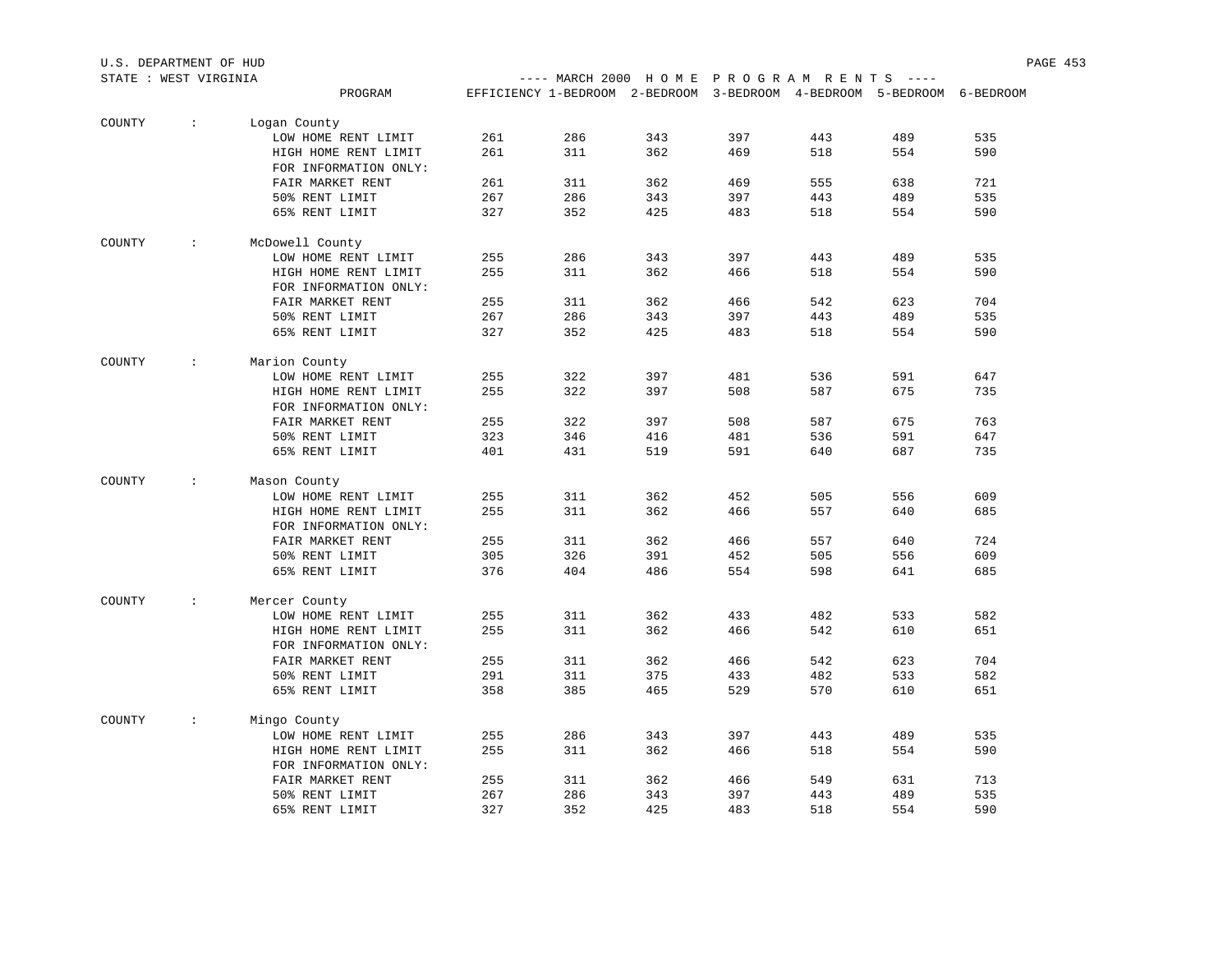| STATE : WEST VIRGINIA |               |                       |     |                                                                        |     |     | ---- MARCH 2000 HOME PROGRAM RENTS ---- |     |     |  |  |
|-----------------------|---------------|-----------------------|-----|------------------------------------------------------------------------|-----|-----|-----------------------------------------|-----|-----|--|--|
|                       |               | PROGRAM               |     | EFFICIENCY 1-BEDROOM 2-BEDROOM 3-BEDROOM 4-BEDROOM 5-BEDROOM 6-BEDROOM |     |     |                                         |     |     |  |  |
| COUNTY                | $\sim$        | Monongalia County     |     |                                                                        |     |     |                                         |     |     |  |  |
|                       |               | LOW HOME RENT LIMIT   | 321 | 355                                                                    | 432 | 510 | 570                                     | 628 | 687 |  |  |
|                       |               | HIGH HOME RENT LIMIT  | 321 | 355                                                                    | 432 | 596 | 683                                     | 734 | 788 |  |  |
|                       |               | FOR INFORMATION ONLY: |     |                                                                        |     |     |                                         |     |     |  |  |
|                       |               | FAIR MARKET RENT      | 321 | 355                                                                    | 432 | 596 | 704                                     | 809 | 915 |  |  |
|                       |               | 50% RENT LIMIT        | 343 | 368                                                                    | 442 | 510 | 570                                     | 628 | 687 |  |  |
|                       |               | 65% RENT LIMIT        | 427 | 459                                                                    | 553 | 630 | 683                                     | 734 | 788 |  |  |
| COUNTY                | $\mathcal{L}$ | Monroe County         |     |                                                                        |     |     |                                         |     |     |  |  |
|                       |               | LOW HOME RENT LIMIT   | 255 | 286                                                                    | 343 | 397 | 443                                     | 489 | 535 |  |  |
|                       |               | HIGH HOME RENT LIMIT  | 255 | 311                                                                    | 362 | 466 | 518                                     | 554 | 590 |  |  |
|                       |               | FOR INFORMATION ONLY: |     |                                                                        |     |     |                                         |     |     |  |  |
|                       |               | FAIR MARKET RENT      | 255 | 311                                                                    | 362 | 466 | 542                                     | 623 | 704 |  |  |
|                       |               | 50% RENT LIMIT        | 267 | 286                                                                    | 343 | 397 | 443                                     | 489 | 535 |  |  |
|                       |               | 65% RENT LIMIT        | 327 | 352                                                                    | 425 | 483 | 518                                     | 554 | 590 |  |  |
| COUNTY                | $\mathcal{L}$ | Morgan County         |     |                                                                        |     |     |                                         |     |     |  |  |
|                       |               | LOW HOME RENT LIMIT   | 347 | 372                                                                    | 438 | 516 | 576                                     | 635 | 694 |  |  |
|                       |               | HIGH HOME RENT LIMIT  | 347 | 391                                                                    | 438 | 550 | 613                                     | 704 | 796 |  |  |
|                       |               | FOR INFORMATION ONLY: |     |                                                                        |     |     |                                         |     |     |  |  |
|                       |               | FAIR MARKET RENT      | 347 | 391                                                                    | 438 | 550 | 613                                     | 704 | 796 |  |  |
|                       |               | 50% RENT LIMIT        | 347 | 372                                                                    | 446 | 516 | 576                                     | 635 | 694 |  |  |
|                       |               | 65% RENT LIMIT        | 431 | 463                                                                    | 558 | 636 | 691                                     | 743 | 797 |  |  |
| COUNTY                | $\sim$        | Nicholas County       |     |                                                                        |     |     |                                         |     |     |  |  |
|                       |               | LOW HOME RENT LIMIT   | 255 | 286                                                                    | 343 | 397 | 443                                     | 489 | 535 |  |  |
|                       |               | HIGH HOME RENT LIMIT  | 255 | 311                                                                    | 362 | 466 | 518                                     | 554 | 590 |  |  |
|                       |               | FOR INFORMATION ONLY: |     |                                                                        |     |     |                                         |     |     |  |  |
|                       |               | FAIR MARKET RENT      | 255 | 311                                                                    | 362 | 466 | 542                                     | 623 | 704 |  |  |
|                       |               | 50% RENT LIMIT        | 267 | 286                                                                    | 343 | 397 | 443                                     | 489 | 535 |  |  |
|                       |               | 65% RENT LIMIT        | 327 | 352                                                                    | 425 | 483 | 518                                     | 554 | 590 |  |  |
| COUNTY                | $\mathcal{L}$ | Pendleton County      |     |                                                                        |     |     |                                         |     |     |  |  |
|                       |               | LOW HOME RENT LIMIT   | 255 | 311                                                                    | 362 | 445 | 497                                     | 548 | 600 |  |  |
|                       |               | HIGH HOME RENT LIMIT  | 255 | 311                                                                    | 362 | 466 | 542                                     | 623 | 674 |  |  |
|                       |               | FOR INFORMATION ONLY: |     |                                                                        |     |     |                                         |     |     |  |  |
|                       |               | FAIR MARKET RENT      | 255 | 311                                                                    | 362 | 466 | 542                                     | 623 | 704 |  |  |
|                       |               | 50% RENT LIMIT        | 300 | 321                                                                    | 386 | 445 | 497                                     | 548 | 600 |  |  |
|                       |               | 65% RENT LIMIT        | 370 | 398                                                                    | 479 | 546 | 588                                     | 631 | 674 |  |  |
| COUNTY                | $\sim$        | Pleasants County      |     |                                                                        |     |     |                                         |     |     |  |  |
|                       |               | LOW HOME RENT LIMIT   | 263 | 311                                                                    | 362 | 452 | 505                                     | 556 | 609 |  |  |
|                       |               | HIGH HOME RENT LIMIT  | 263 | 311                                                                    | 362 | 466 | 556                                     | 639 | 685 |  |  |
|                       |               | FOR INFORMATION ONLY: |     |                                                                        |     |     |                                         |     |     |  |  |
|                       |               | FAIR MARKET RENT      | 263 | 311                                                                    | 362 | 466 | 556                                     | 639 | 722 |  |  |
|                       |               | 50% RENT LIMIT        | 305 | 326                                                                    | 391 | 452 | 505                                     | 556 | 609 |  |  |
|                       |               | 65% RENT LIMIT        | 376 | 404                                                                    | 486 | 554 | 598                                     | 641 | 685 |  |  |

U.S. DEPARTMENT OF HUD PAGE 454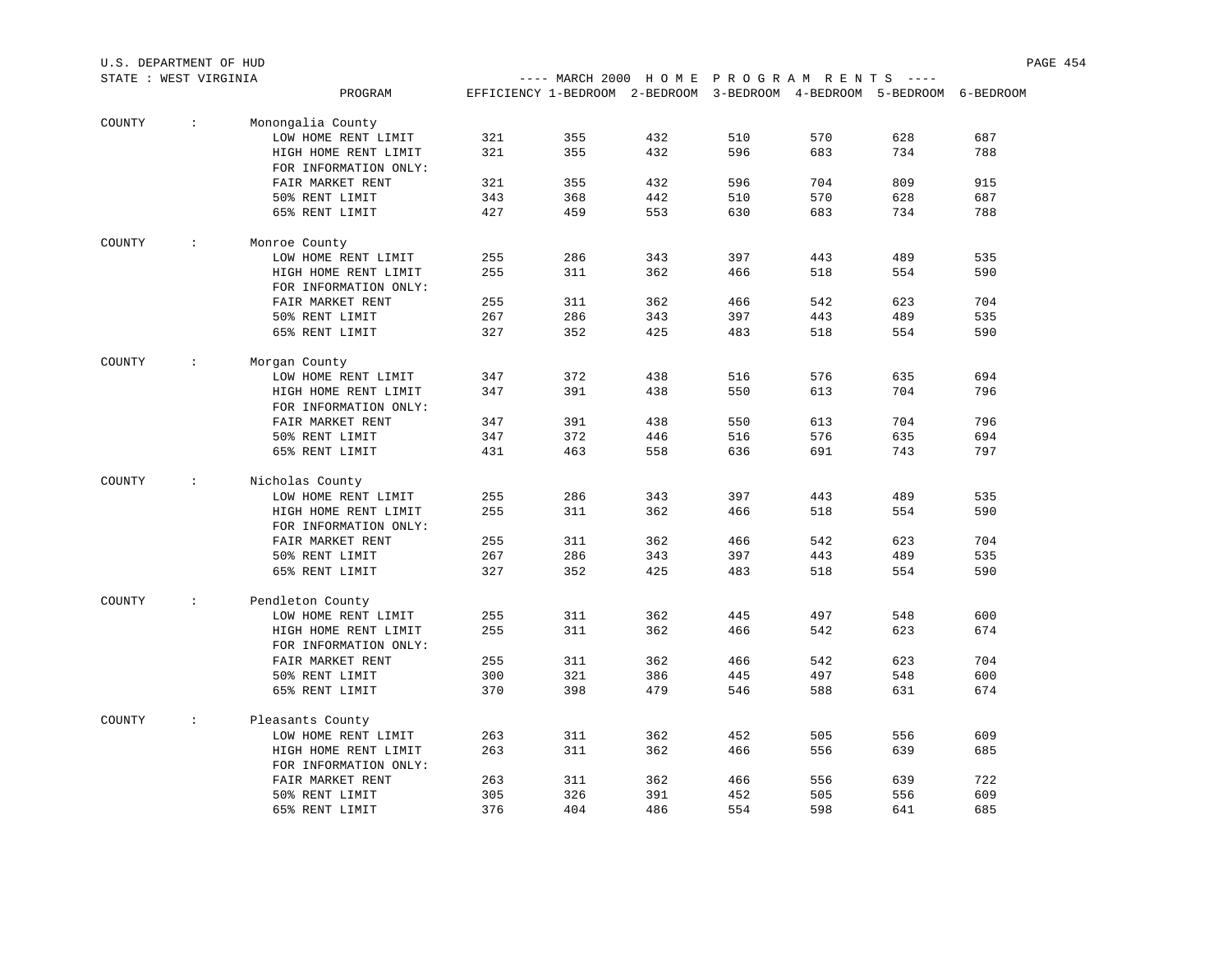| STATE : WEST VIRGINIA |                  |                       |     |                                                                        |     |     | ---- MARCH 2000 HOME PROGRAM RENTS ---- |     |     |  |  |
|-----------------------|------------------|-----------------------|-----|------------------------------------------------------------------------|-----|-----|-----------------------------------------|-----|-----|--|--|
|                       |                  | PROGRAM               |     | EFFICIENCY 1-BEDROOM 2-BEDROOM 3-BEDROOM 4-BEDROOM 5-BEDROOM 6-BEDROOM |     |     |                                         |     |     |  |  |
| COUNTY                | $\sim$           | Pocahontas County     |     |                                                                        |     |     |                                         |     |     |  |  |
|                       |                  | LOW HOME RENT LIMIT   | 255 | 286                                                                    | 343 | 397 | 443                                     | 489 | 535 |  |  |
|                       |                  | HIGH HOME RENT LIMIT  | 255 | 311                                                                    | 362 | 466 | 518                                     | 554 | 590 |  |  |
|                       |                  | FOR INFORMATION ONLY: |     |                                                                        |     |     |                                         |     |     |  |  |
|                       |                  | FAIR MARKET RENT      | 255 | 311                                                                    | 362 | 466 | 542                                     | 623 | 704 |  |  |
|                       |                  | 50% RENT LIMIT        | 267 | 286                                                                    | 343 | 397 | 443                                     | 489 | 535 |  |  |
|                       |                  | 65% RENT LIMIT        | 327 | 352                                                                    | 425 | 483 | 518                                     | 554 | 590 |  |  |
| COUNTY                | <b>Contract</b>  | Preston County        |     |                                                                        |     |     |                                         |     |     |  |  |
|                       |                  | LOW HOME RENT LIMIT   | 255 | 286                                                                    | 343 | 397 | 443                                     | 489 | 535 |  |  |
|                       |                  | HIGH HOME RENT LIMIT  | 255 | 327                                                                    | 362 | 466 | 518                                     | 554 | 590 |  |  |
|                       |                  | FOR INFORMATION ONLY: |     |                                                                        |     |     |                                         |     |     |  |  |
|                       |                  | FAIR MARKET RENT      | 255 | 327                                                                    | 362 | 466 | 542                                     | 623 | 704 |  |  |
|                       |                  | 50% RENT LIMIT        | 267 | 286                                                                    | 343 | 397 | 443                                     | 489 | 535 |  |  |
|                       |                  | 65% RENT LIMIT        | 327 | 352                                                                    | 425 | 483 | 518                                     | 554 | 590 |  |  |
| COUNTY                | $\sim$ 100 $\pm$ | Raleigh County        |     |                                                                        |     |     |                                         |     |     |  |  |
|                       |                  | LOW HOME RENT LIMIT   | 282 | 302                                                                    | 363 | 420 | 468                                     | 516 | 565 |  |  |
|                       |                  | HIGH HOME RENT LIMIT  | 294 | 347                                                                    | 404 | 511 | 551                                     | 589 | 629 |  |  |
|                       |                  | FOR INFORMATION ONLY: |     |                                                                        |     |     |                                         |     |     |  |  |
|                       |                  | FAIR MARKET RENT      | 294 | 347                                                                    | 404 | 520 | 609                                     | 700 | 791 |  |  |
|                       |                  | 50% RENT LIMIT        | 282 | 302                                                                    | 363 | 420 | 468                                     | 516 | 565 |  |  |
|                       |                  | 65% RENT LIMIT        | 347 | 373                                                                    | 450 | 511 | 551                                     | 589 | 629 |  |  |
| COUNTY                | $\sim$           | Randolph County       |     |                                                                        |     |     |                                         |     |     |  |  |
|                       |                  | LOW HOME RENT LIMIT   | 255 | 286                                                                    | 343 | 397 | 443                                     | 489 | 535 |  |  |
|                       |                  | HIGH HOME RENT LIMIT  | 255 | 311                                                                    | 362 | 466 | 518                                     | 554 | 590 |  |  |
|                       |                  | FOR INFORMATION ONLY: |     |                                                                        |     |     |                                         |     |     |  |  |
|                       |                  | FAIR MARKET RENT      | 255 | 311                                                                    | 362 | 466 | 542                                     | 623 | 704 |  |  |
|                       |                  | 50% RENT LIMIT        | 267 | 286                                                                    | 343 | 397 | 443                                     | 489 | 535 |  |  |
|                       |                  | 65% RENT LIMIT        | 327 | 352                                                                    | 425 | 483 | 518                                     | 554 | 590 |  |  |
| COUNTY                | $\sim$           | Ritchie County        |     |                                                                        |     |     |                                         |     |     |  |  |
|                       |                  | LOW HOME RENT LIMIT   | 255 | 311                                                                    | 362 | 447 | 498                                     | 550 | 602 |  |  |
|                       |                  | HIGH HOME RENT LIMIT  | 255 | 311                                                                    | 362 | 466 | 542                                     | 623 | 676 |  |  |
|                       |                  | FOR INFORMATION ONLY: |     |                                                                        |     |     |                                         |     |     |  |  |
|                       |                  | FAIR MARKET RENT      | 255 | 311                                                                    | 362 | 466 | 542                                     | 623 | 704 |  |  |
|                       |                  | 50% RENT LIMIT        | 301 | 322                                                                    | 387 | 447 | 498                                     | 550 | 602 |  |  |
|                       |                  | 65% RENT LIMIT        | 371 | 399                                                                    | 480 | 547 | 591                                     | 633 | 676 |  |  |
| COUNTY                | $\mathcal{L}$    | Roane County          |     |                                                                        |     |     |                                         |     |     |  |  |
|                       |                  | LOW HOME RENT LIMIT   | 255 | 286                                                                    | 343 | 397 | 443                                     | 489 | 535 |  |  |
|                       |                  | HIGH HOME RENT LIMIT  | 255 | 311                                                                    | 362 | 466 | 518                                     | 554 | 590 |  |  |
|                       |                  | FOR INFORMATION ONLY: |     |                                                                        |     |     |                                         |     |     |  |  |
|                       |                  | FAIR MARKET RENT      | 255 | 311                                                                    | 362 | 466 | 542                                     | 623 | 704 |  |  |
|                       |                  | 50% RENT LIMIT        | 267 | 286                                                                    | 343 | 397 | 443                                     | 489 | 535 |  |  |
|                       |                  | 65% RENT LIMIT        | 327 | 352                                                                    | 425 | 483 | 518                                     | 554 | 590 |  |  |

U.S. DEPARTMENT OF HUD PAGE 455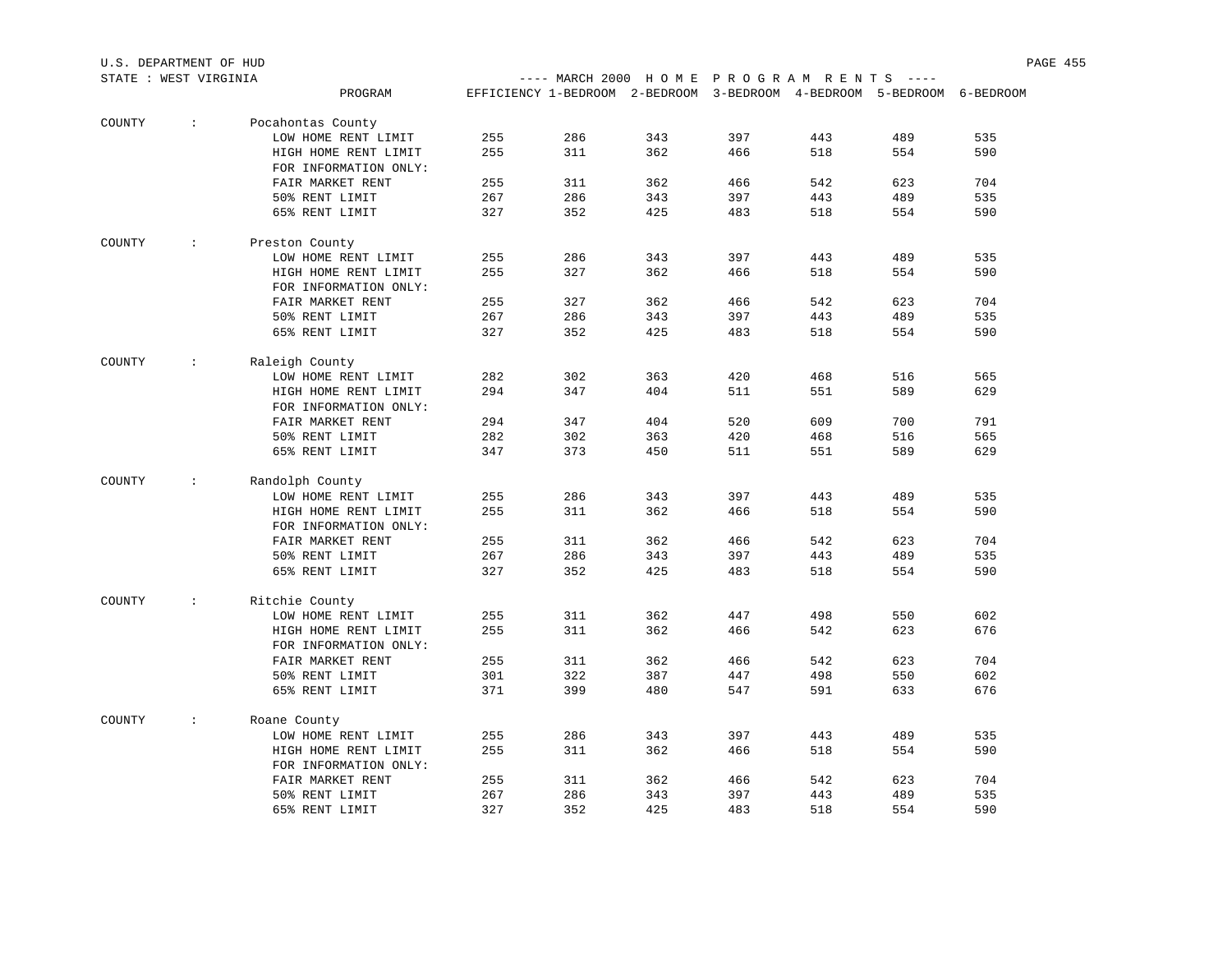| U.S. DEPARTMENT OF HUD |                               |                                               |     |                                                                        |     |     |     |     |     | PAGE 456 |
|------------------------|-------------------------------|-----------------------------------------------|-----|------------------------------------------------------------------------|-----|-----|-----|-----|-----|----------|
| STATE : WEST VIRGINIA  |                               |                                               |     | ---- MARCH 2000 HOME PROGRAM RENTS ----                                |     |     |     |     |     |          |
|                        |                               | PROGRAM                                       |     | EFFICIENCY 1-BEDROOM 2-BEDROOM 3-BEDROOM 4-BEDROOM 5-BEDROOM 6-BEDROOM |     |     |     |     |     |          |
| COUNTY                 | $\sim$                        | Summers County                                |     |                                                                        |     |     |     |     |     |          |
|                        |                               | LOW HOME RENT LIMIT                           | 255 | 286                                                                    | 343 | 397 | 443 | 489 | 535 |          |
|                        |                               | HIGH HOME RENT LIMIT                          | 255 | 311                                                                    | 362 | 466 | 518 | 554 | 590 |          |
|                        |                               | FOR INFORMATION ONLY:                         |     |                                                                        |     |     |     |     |     |          |
|                        |                               | FAIR MARKET RENT                              | 255 | 311                                                                    | 362 | 466 | 542 | 623 | 704 |          |
|                        |                               | 50% RENT LIMIT                                | 267 | 286                                                                    | 343 | 397 | 443 | 489 | 535 |          |
|                        |                               | 65% RENT LIMIT                                | 327 | 352                                                                    | 425 | 483 | 518 | 554 | 590 |          |
|                        |                               |                                               |     |                                                                        |     |     |     |     |     |          |
| COUNTY                 | $\sim$                        | Taylor County                                 |     |                                                                        |     |     |     |     |     |          |
|                        |                               | LOW HOME RENT LIMIT                           | 282 | 302                                                                    | 363 | 420 | 468 | 516 | 565 |          |
|                        |                               | HIGH HOME RENT LIMIT<br>FOR INFORMATION ONLY: | 312 | 337                                                                    | 368 | 466 | 542 | 589 | 629 |          |
|                        |                               | FAIR MARKET RENT                              | 312 | 337                                                                    | 368 | 466 | 542 | 623 | 704 |          |
|                        |                               | 50% RENT LIMIT                                | 282 | 302                                                                    | 363 | 420 | 468 | 516 | 565 |          |
|                        |                               | 65% RENT LIMIT                                | 347 | 373                                                                    | 450 | 511 | 551 | 589 | 629 |          |
|                        |                               |                                               |     |                                                                        |     |     |     |     |     |          |
| COUNTY                 | $\ddot{\phantom{a}}$          | Tucker County                                 |     |                                                                        |     |     |     |     |     |          |
|                        |                               | LOW HOME RENT LIMIT                           | 255 | 286                                                                    | 343 | 397 | 443 | 489 | 535 |          |
|                        |                               | HIGH HOME RENT LIMIT                          | 255 | 311                                                                    | 362 | 466 | 518 | 554 | 590 |          |
|                        |                               | FOR INFORMATION ONLY:                         |     |                                                                        |     |     |     |     |     |          |
|                        |                               | FAIR MARKET RENT                              | 255 | 311                                                                    | 362 | 466 | 542 | 623 | 704 |          |
|                        |                               | 50% RENT LIMIT                                | 267 | 286                                                                    | 343 | 397 | 443 | 489 | 535 |          |
|                        |                               | 65% RENT LIMIT                                | 327 | 352                                                                    | 425 | 483 | 518 | 554 | 590 |          |
| COUNTY                 | $\mathcal{I}^{\mathcal{I}}$ . | Tyler County                                  |     |                                                                        |     |     |     |     |     |          |
|                        |                               | LOW HOME RENT LIMIT                           | 255 | 311                                                                    | 381 | 457 | 510 | 563 | 616 |          |
|                        |                               | HIGH HOME RENT LIMIT                          | 255 | 311                                                                    | 381 | 477 | 542 | 623 | 695 |          |
|                        |                               | FOR INFORMATION ONLY:                         |     |                                                                        |     |     |     |     |     |          |
|                        |                               | FAIR MARKET RENT                              | 255 | 311                                                                    | 381 | 477 | 542 | 623 | 704 |          |
|                        |                               | 50% RENT LIMIT                                | 307 | 330                                                                    | 396 | 457 | 510 | 563 | 616 |          |
|                        |                               | 65% RENT LIMIT                                | 380 | 408                                                                    | 493 | 561 | 606 | 649 | 695 |          |
|                        |                               |                                               |     |                                                                        |     |     |     |     |     |          |
| COUNTY                 | $\sim$                        | Upshur County                                 |     |                                                                        |     |     |     |     |     |          |
|                        |                               | LOW HOME RENT LIMIT                           | 255 | 286                                                                    | 343 | 397 | 443 | 489 | 535 |          |
|                        |                               | HIGH HOME RENT LIMIT                          | 255 | 311                                                                    | 364 | 466 | 518 | 554 | 590 |          |
|                        |                               | FOR INFORMATION ONLY:                         |     |                                                                        |     |     |     |     |     |          |
|                        |                               | FAIR MARKET RENT                              | 255 | 311                                                                    | 364 | 466 | 542 | 623 | 704 |          |
|                        |                               | 50% RENT LIMIT                                | 267 | 286                                                                    | 343 | 397 | 443 | 489 | 535 |          |
|                        |                               | 65% RENT LIMIT                                | 327 | 352                                                                    | 425 | 483 | 518 | 554 | 590 |          |
| COUNTY                 | $\mathcal{L}$                 | Webster County                                |     |                                                                        |     |     |     |     |     |          |
|                        |                               | LOW HOME RENT LIMIT                           | 255 | 286                                                                    | 343 | 397 | 443 | 489 | 535 |          |
|                        |                               | HIGH HOME RENT LIMIT                          | 255 | 311                                                                    | 362 | 466 | 518 | 554 | 590 |          |
|                        |                               | FOR INFORMATION ONLY:                         |     |                                                                        |     |     |     |     |     |          |
|                        |                               | FAIR MARKET RENT                              | 255 | 311                                                                    | 362 | 466 | 542 | 623 | 704 |          |
|                        |                               | 50% RENT LIMIT                                | 267 | 286                                                                    | 343 | 397 | 443 | 489 | 535 |          |
|                        |                               | 65% RENT LIMIT                                | 327 | 352                                                                    | 425 | 483 | 518 | 554 | 590 |          |
|                        |                               |                                               |     |                                                                        |     |     |     |     |     |          |